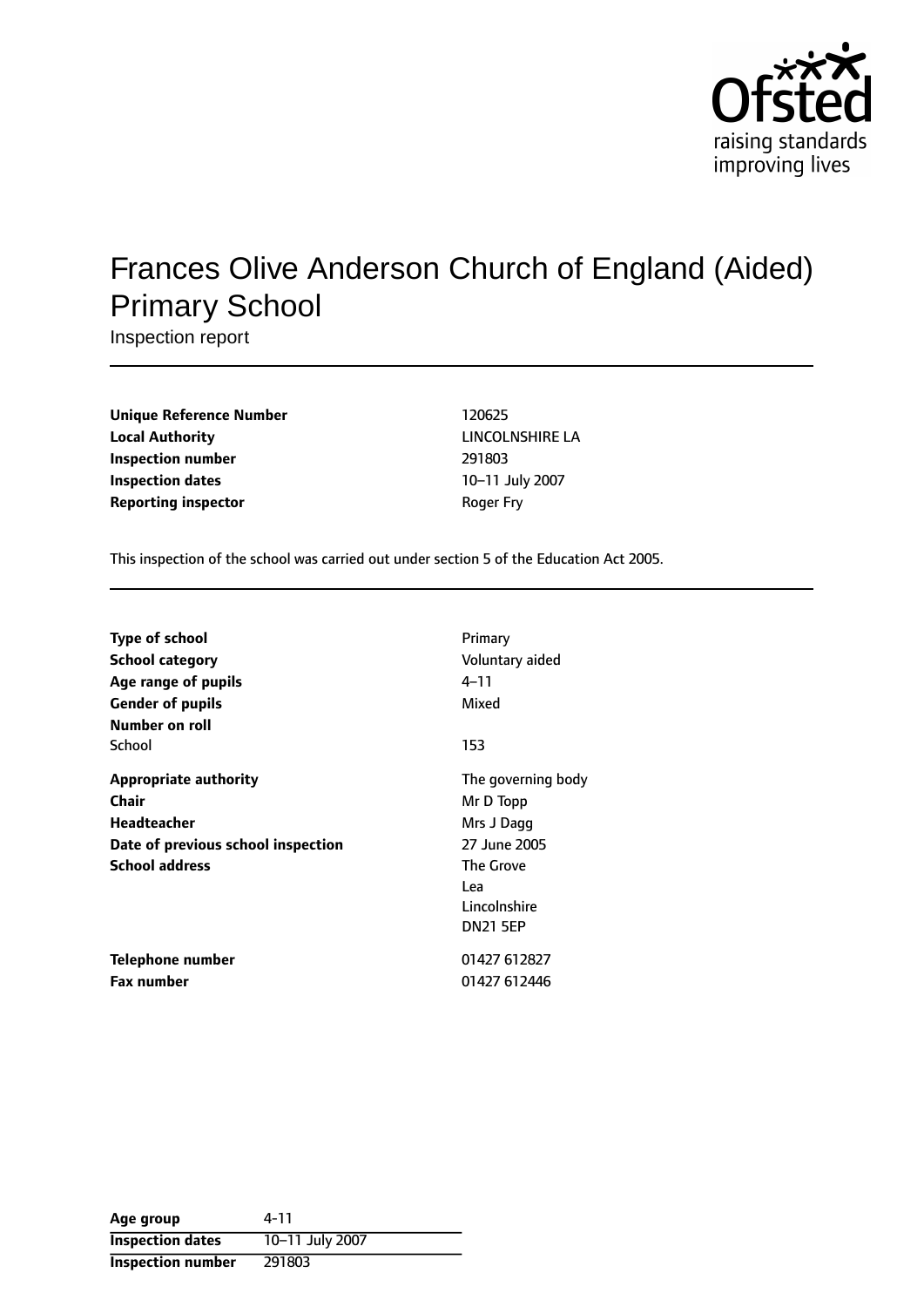© Crown copyright 2007

.

#### Website: www.ofsted.gov.uk

This document may be reproduced in whole or in part for non-commercial educational purposes, provided that the information quoted is reproduced without adaptation and the source and date of publication are stated.

Further copies of this report are obtainable from the school. Under the Education Act 2005, the school must provide a copy of this report free of charge to certain categories of people. A charge not exceeding the full cost of reproduction may be made for any other copies supplied.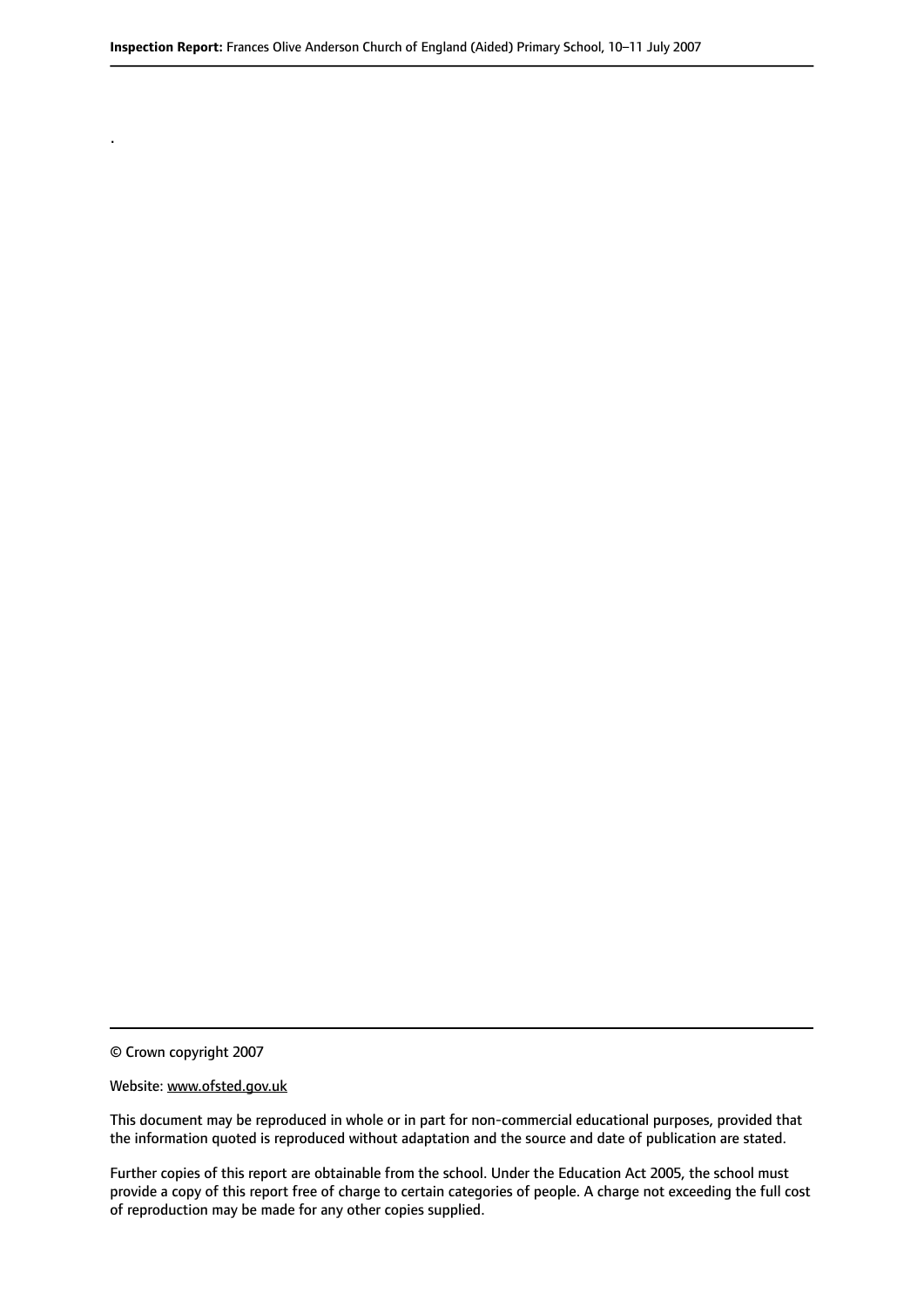## **Introduction**

The inspection was carried out by two Additional Inspectors.

#### **Description of the school**

Frances Olive Anderson School is a below average size primary serving the village of Lea and surrounding area. Pupils are nearly all White British and all speak English as their first language. Several pupils come from Traveller communities. The proportion of pupils known to be eligible for free school meals is below average. The proportion of pupils with recognised learning difficulties is below average. On entry to school, children's knowledge and skills are typical of children in schools nationally.

At the time of the last inspection in 2005, the school was judged to have 'serious weaknesses'. The school is part of the local authority's (LA) 'Intensifying Support Programme' (ISP).

The school is an 'Eco', Clean Air and FA Charter School.

#### **Key for inspection grades**

| Grade 1 | Outstanding |
|---------|-------------|
| Grade 2 | Good        |

| Grade 3 | Satisfactory |
|---------|--------------|
| Grade 4 | Inadequate   |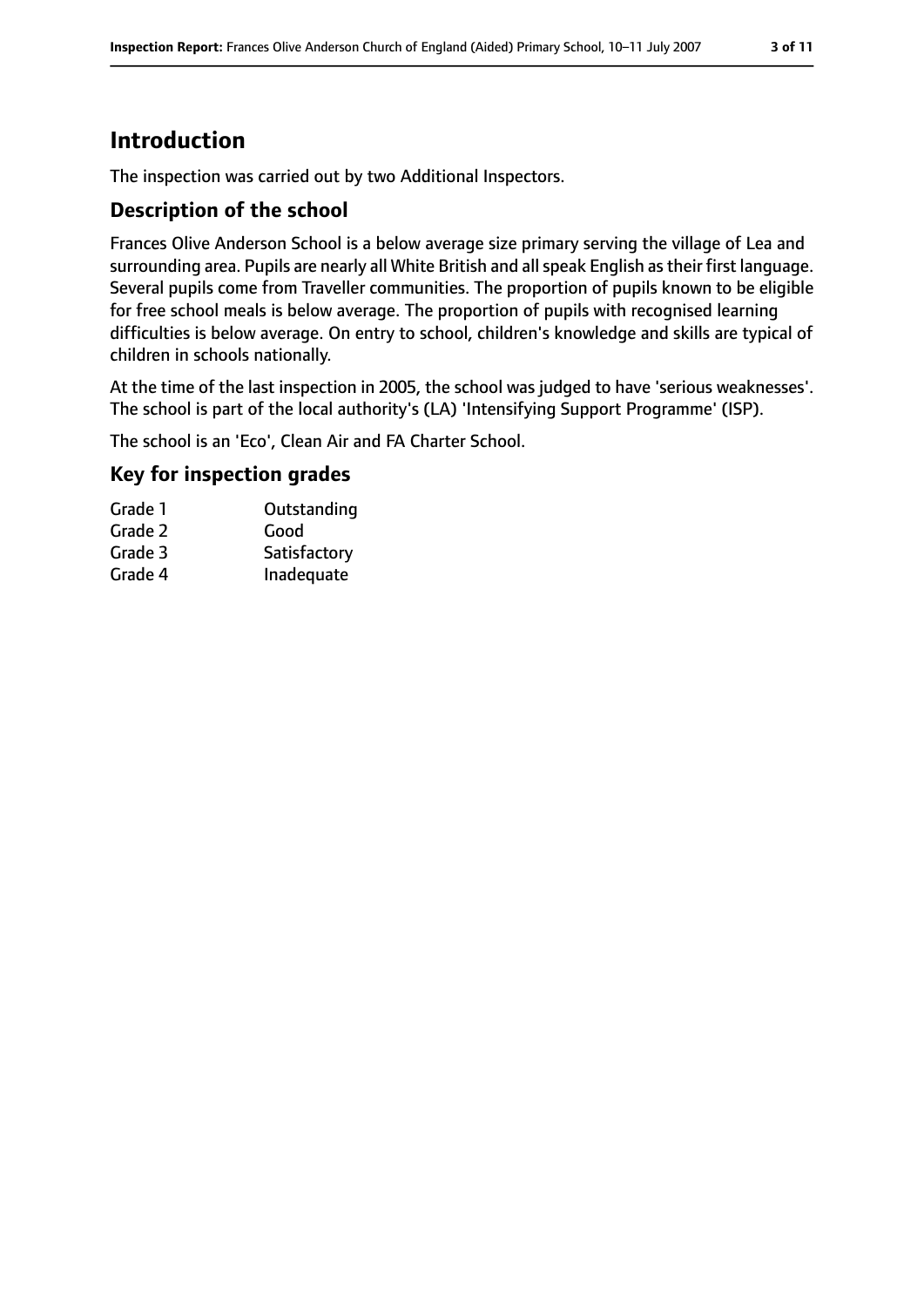# **Overall effectiveness of the school**

#### **Grade: 3**

Frances Olive Anderson Primary provides a satisfactory and improving education for its pupils, which matches the school's self-evaluation effectively. The school's previous designation as having serious weaknesses no longer applies. Parents' confidence in the school has improved considerably. One parent spoke for many when she said, 'I feel the school, after a number of unsettled years is making good progress.'

Pupils' achievement is satisfactory. Pupils' improving academic progress combined with their well developed social skills provide a secure base for the next stage of their education. The provision for children in the Foundation Stage is good and they make good progress because of the lively teaching. Pupils make satisfactory progress in Years 1 to 6. By the time pupils leave the school in Year 6 standards are average. This year standards are average in English and above average in mathematics and science. Boys' writing standards in Year 6 are lower than other aspects of their work.

Teaching and learning are satisfactory. In the past, too little attention was given to how pupils were getting on as they moved through the school. Teachers were unclear what good progress was and pupils underachieved at Key Stage 2. The turnaround in standards and progress in Year 6 this year is the result of improved teaching generally. Dedicated teaching in Year 5 last year and continued this year in Year 6, where gaps in pupils' knowledge were found and then filled successfully, has led to the improvement. Teachers' use of different lesson targets for groups of differing abilities has helped to quicken their rate of progress, but some targets are not matched closely enough to their needs.

Pupils' personal development is good. They bring many positive attitudes from home. They make good progress socially. Pupils are proud of the many sporting and other awards they have gained. In aspects of physical education, standards are above average because there are many well organised clubs that teach pupils particular skills well. The satisfactory curriculum has improved because literacy and numeracy are now taught systematically. Information and communication technology (ICT) is not used to support work in other subjects effectively. Care, guidance and support are satisfactory. Pupils feel safe and well cared for, but their lesson targets are not always written in a way that is clear to them.

The leadership and management of the school is satisfactory and improving because there is an agreed way forward. The headteacher has the talent of being able to guide improvement and take everyone with her. Self-evaluation is used well to drive change. Governors and staff have made good decisions, such as to take on the LA's ISP to help boost standards and progress. Governors make a good contribution because their skills are used effectively. Subject leaders are growing in confidence because duties are delegated and they are beginning to thrive on the greater responsibility.

The school had several areas to improve in 2005. The school has made good progress with improving teaching and raising standards at Key Stage 2. Teachers now have accurate assessments of what pupils know and can do.

Writing standards are rising in Key Stage 1. The attention to detail, such as the close analysis of pupils' assessments and consequent steps taken to remedy weaknesses found, indicate that the school has a good capacity to improve.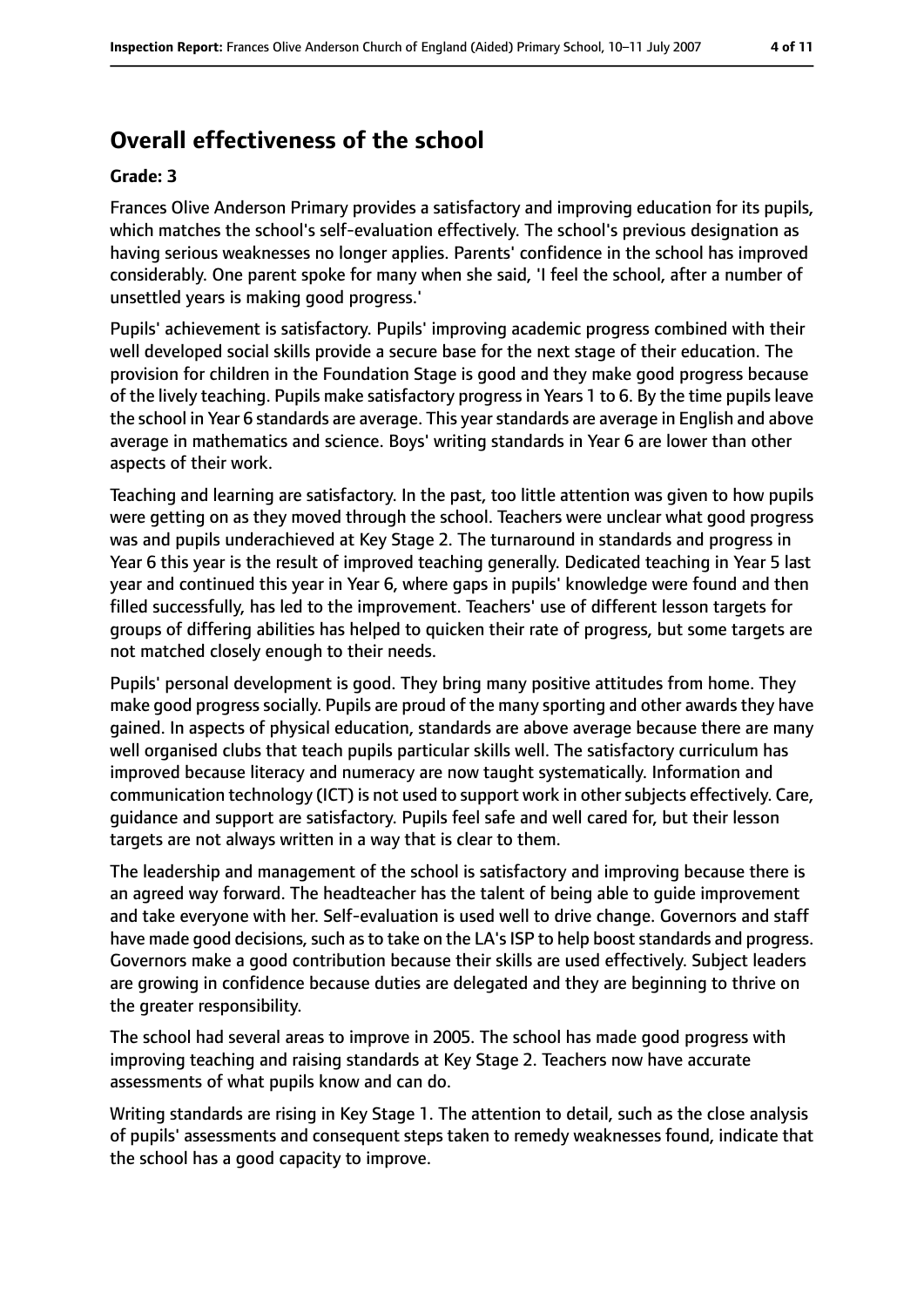### **What the school should do to improve further**

- Raise standards in boys' writing at Key Stage 2 by ensuring pupils check and correct their work as needed.
- Raise standards in all subjects by developing the contribution that ICT makes in lessons.
- Develop pupils' lesson targets so their learning needs are met more closely and they are written in language that pupils can understand.

### **Achievement and standards**

#### **Grade: 3**

Pupils' achievement is satisfactory. Pupils from Traveller communities and those from minority ethnic groups make satisfactory progress. Pupils with learning difficulties and disabilities make satisfactory progress towards their targets. Children in the Foundation Stage reach the standards expected by the time they enter Year 1 in all areas of learning and exceed the standards expected in their personal, social and language development. They make good progress. Pupils make satisfactory progress in Years 1 and 2 and reached above average standards in reading, writing and mathematics this year.

Pupils left the school with exceptionally low standards in mathematics and science, and well below average standards in English in 2006. Very few pupils reached higher than average standards and pupils' progress from Year 2 was very weak indeed. This year, standards in Year 6 are average. Significant improvements have been made in mathematics and science standards. Pupils now make satisfactory progress in Key Stage 2 from their starting points. Boys' writing standards are lower than other aspects of their work. Standards in ICT are meet expectations.

### **Personal development and well-being**

#### **Grade: 2**

Pupils' spiritual, moral, social and cultural development is good. Through school assemblies and personal, social and health education (PHSE), pupils develop a good understanding of matters that will affect them in the future. The knowledge of their own cultural traditions is good whilst their understanding of different cultures, though not extensive, is satisfactory.

Pupils behave well both in lessons and around school. They enjoy school and behave responsibly towards one another, hence attendance is good. They feel safe and know that should they have a problem they can go to any member of staff. Pupils have a good understanding of what is needed to keep fit and healthy and are very positive about the wide range of sporting and musical activities that are offered, particularly in the after-school clubs.

Pupils are closely involved with the local community, especially through links with the church and in raising money for charities both at home and abroad. Through discussions in classes and the school council, pupils give their views and contribute well towards improving the school's facilities, such as by making suggestions for more playground equipment.

# **Quality of provision**

#### **Teaching and learning**

#### **Grade: 3**

Teaching throughout the school has improved and standards have risen significantly in Years 5 and 6. Achievement is now satisfactory. In the Foundation Stage, teaching is lively and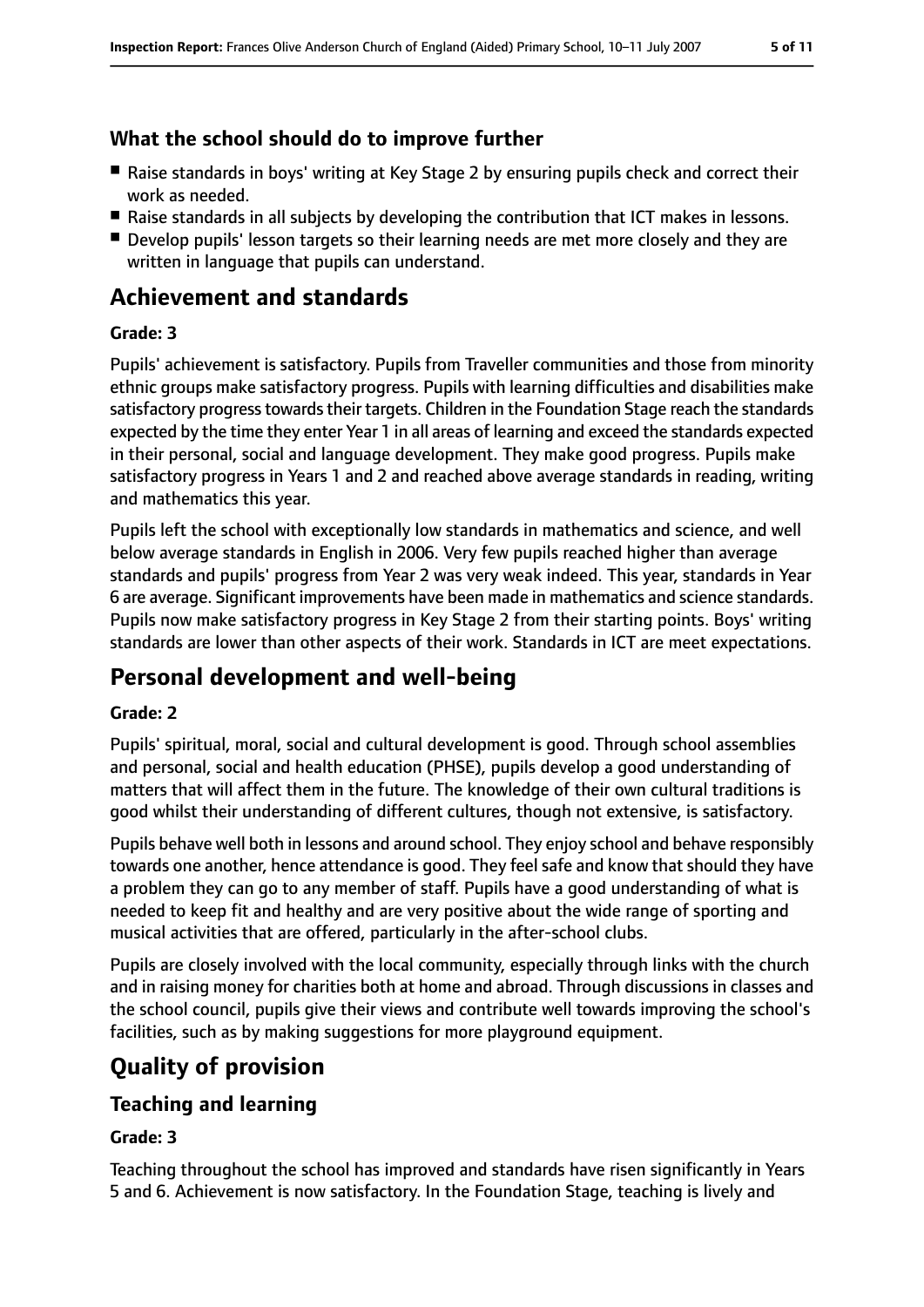stimulates children's curiosity and they learn new ideas quickly. Good lessons throughout the school challenge and engage pupils well and move learning on at a purposeful pace. Teaching assistants make a valuable contribution to pupils' learning. They prompt pupils and repeat information, particularly when pupils find an idea difficult to understand.

Marking typically gives pupils a clear understanding of what they need to do to improve their work. Good procedures have been introduced to check on how well pupils are doing. Up until this year teachers did not have a clear view about pupils' rate of progress and the teaching was not well focused on raising achievement. Teachers now know precisely what pupils have attained and how fast their progress has been. Teachers have worked effectively to improve the match of work to pupils' abilities, but not all lesson targets are matched precisely enough to their needs.

#### **Curriculum and other activities**

#### **Grade: 3**

In the Foundation Stage there is a good balance between teacher directed and child initiated activities, which children enjoy. In Years 3 to 6, the recent extra emphasis on developing literacy and numeracy skills means that the curriculum now meets pupils' needs and they are making better progress. Staff have found the gaps in pupils' knowledge and helped pupils catch up. The school has yet to make clear links between subjects to make lessons even more interesting. Opportunities for pupils to use their ICT skills in other subjects are too limited.

The curriculum is particularly well enriched with a wide ranging programme of visits and visitors to school. Theatre groups, musical events and outdoor activities, including a residential visit for Years 5 and 6, make a strong contribution to their learning and enjoyment. Pupils also learn to play a range of musical instruments and to learn French or Spanish. There are good opportunities for children to work together in teams. The school has identified a number of pupils who have special talents and provides opportunities for them to develop and improve their skills through additional activities.

#### **Care, guidance and support**

#### **Grade: 3**

Parental confidence in the school has improved considerably. Parents justifiably believe that their children are safe and well cared for at school. Pupils trust the adults who work with them. Any incidents of bullying or misbehaviour are dealt with effectively. Procedures for child protection, health and safety and safeguarding pupils are all secure. Pupils learn how to live healthy lives and stay safe. All pupils are helped to make the most of what the school offers and their progress in lessons is improving. Pupils with learning difficulties are identified early and effective action is taken to help them. External agencies are contacted where appropriate to provide extra expertise. Children from Traveller communities receive good individual support from the LA's Traveller Support Service. Arrangements for tracking pupils' progress have improved. However pupils' individual targets are not always in language that is easily understood by them, so they are not fully aware what they need to learn next.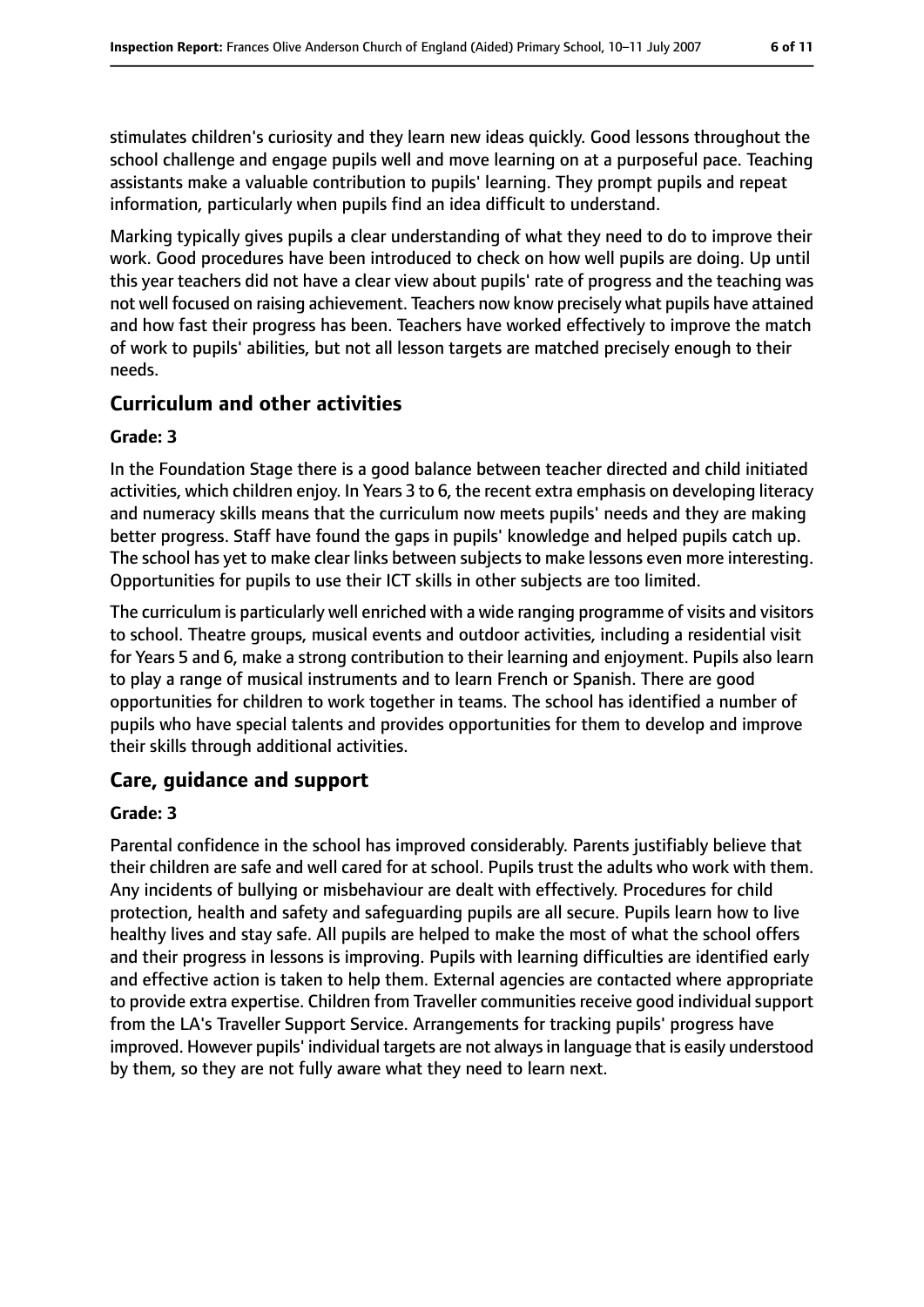### **Leadership and management**

#### **Grade: 3**

The headteacher and senior teacher lead the school well. They have gained the confidence of staff and parents and the school is moving forward. All staff communicate well. Teachers are able to measure pupils' successes and respond better to pupils' needs. Governance is good. In the last two years, newly appointed senior governors have made excellent use of their expertise to support the school in areas such as forward planning and in understanding the school's assessment information. The governing body now has a clear oversight of the school's work through its programme of checks.

The changes to the school's patterns of working, made in close consultation with the LA's consultant, have raised standards. The school's evaluations of the quality of its work made by senior staff are accurate and effective. Subject coordinators have made a satisfactory start to evaluating the quality of teaching and learning. The school is in a period of following guidance and does not fully control the process of change, which is the next step.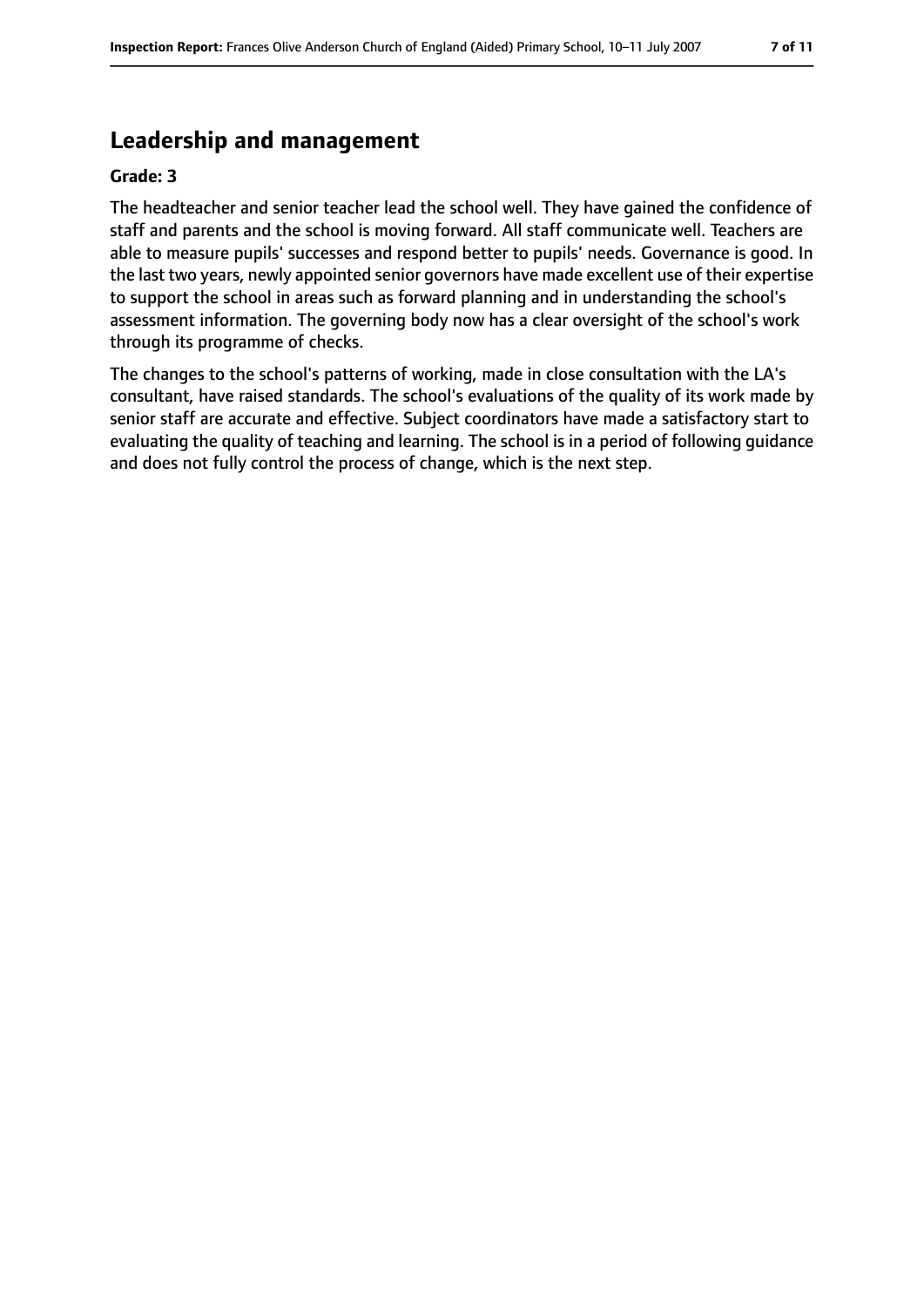**Any complaints about the inspection or the report should be made following the procedures set out in the guidance 'Complaints about school inspection', which is available from Ofsted's website: www.ofsted.gov.uk.**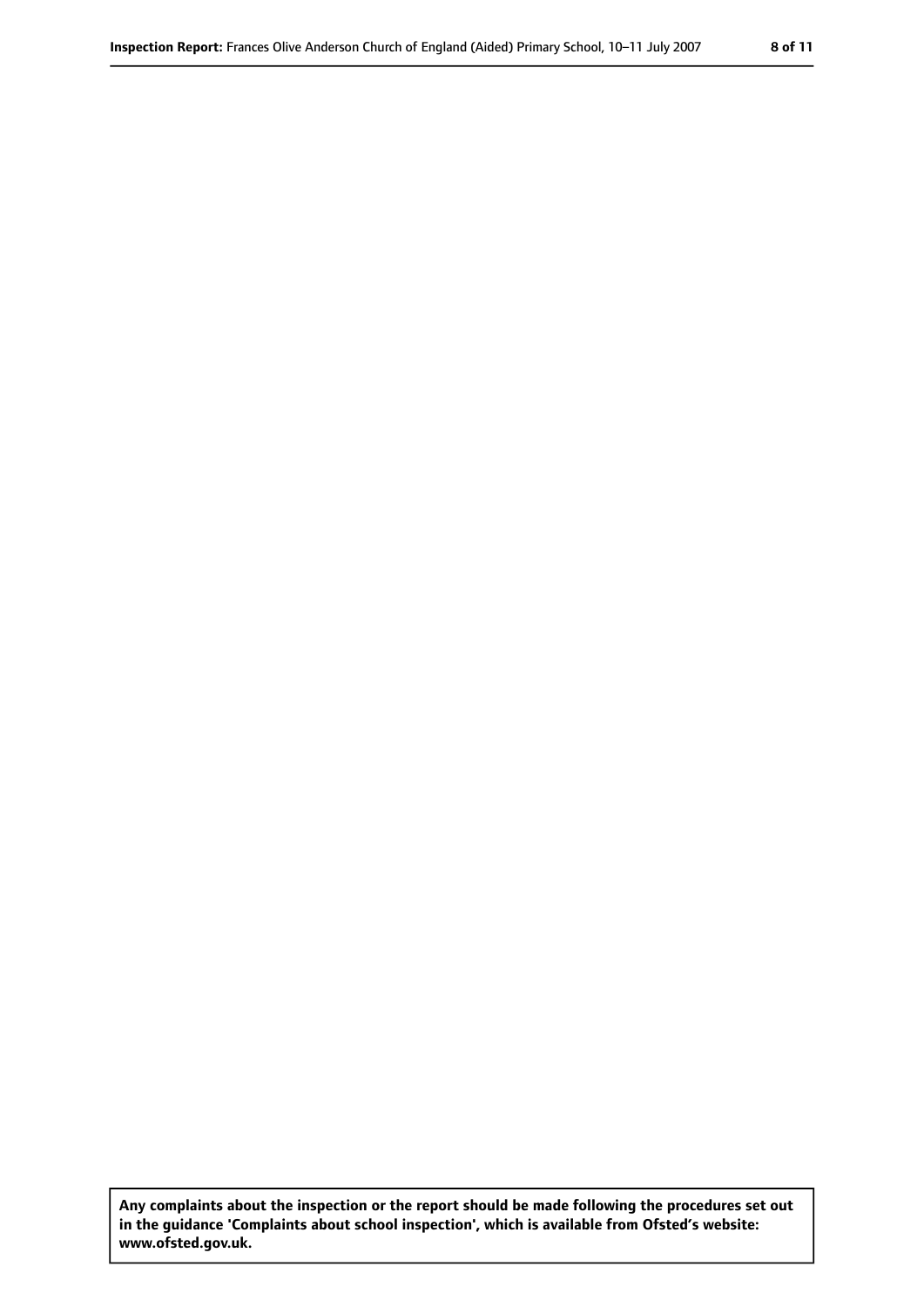# **Inspection judgements**

| $\mid$ Key to judgements: grade 1 is outstanding, grade 2 good, grade 3 satisfactory, and grade 4 | School         |
|---------------------------------------------------------------------------------------------------|----------------|
| inadeauate                                                                                        | <b>Overall</b> |

### **Overall effectiveness**

| How effective, efficient and inclusive is the provision of education, integrated<br>care and any extended services in meeting the needs of learners? |     |
|------------------------------------------------------------------------------------------------------------------------------------------------------|-----|
| How well does the school work in partnership with others to promote learners'<br>well-being?                                                         |     |
| The quality and standards in the Foundation Stage                                                                                                    |     |
| The effectiveness of the school's self-evaluation                                                                                                    |     |
| The capacity to make any necessary improvements                                                                                                      |     |
| Effective steps have been taken to promote improvement since the last<br>inspection                                                                  | Yes |

### **Achievement and standards**

| How well do learners achieve?                                                                               |  |
|-------------------------------------------------------------------------------------------------------------|--|
| The standards <sup>1</sup> reached by learners                                                              |  |
| How well learners make progress, taking account of any significant variations between<br>groups of learners |  |
| How well learners with learning difficulties and disabilities make progress                                 |  |

#### **Personal development and well-being**

| How good is the overall personal development and well-being of the<br>learners?                                  |  |
|------------------------------------------------------------------------------------------------------------------|--|
| The extent of learners' spiritual, moral, social and cultural development                                        |  |
| The behaviour of learners                                                                                        |  |
| The attendance of learners                                                                                       |  |
| How well learners enjoy their education                                                                          |  |
| The extent to which learners adopt safe practices                                                                |  |
| The extent to which learners adopt healthy lifestyles                                                            |  |
| The extent to which learners make a positive contribution to the community                                       |  |
| How well learners develop workplace and other skills that will contribute to<br>their future economic well-being |  |

### **The quality of provision**

| How effective are teaching and learning in meeting the full range of the<br>learners' needs?          |  |
|-------------------------------------------------------------------------------------------------------|--|
| How well do the curriculum and other activities meet the range of needs<br>and interests of learners? |  |
| How well are learners cared for, guided and supported?                                                |  |

#### **Annex A**

 $^1$  Grade 1 - Exceptionally and consistently high; Grade 2 - Generally above average with none significantly below average; Grade 3 - Broadly average to below average; Grade 4 - Exceptionally low.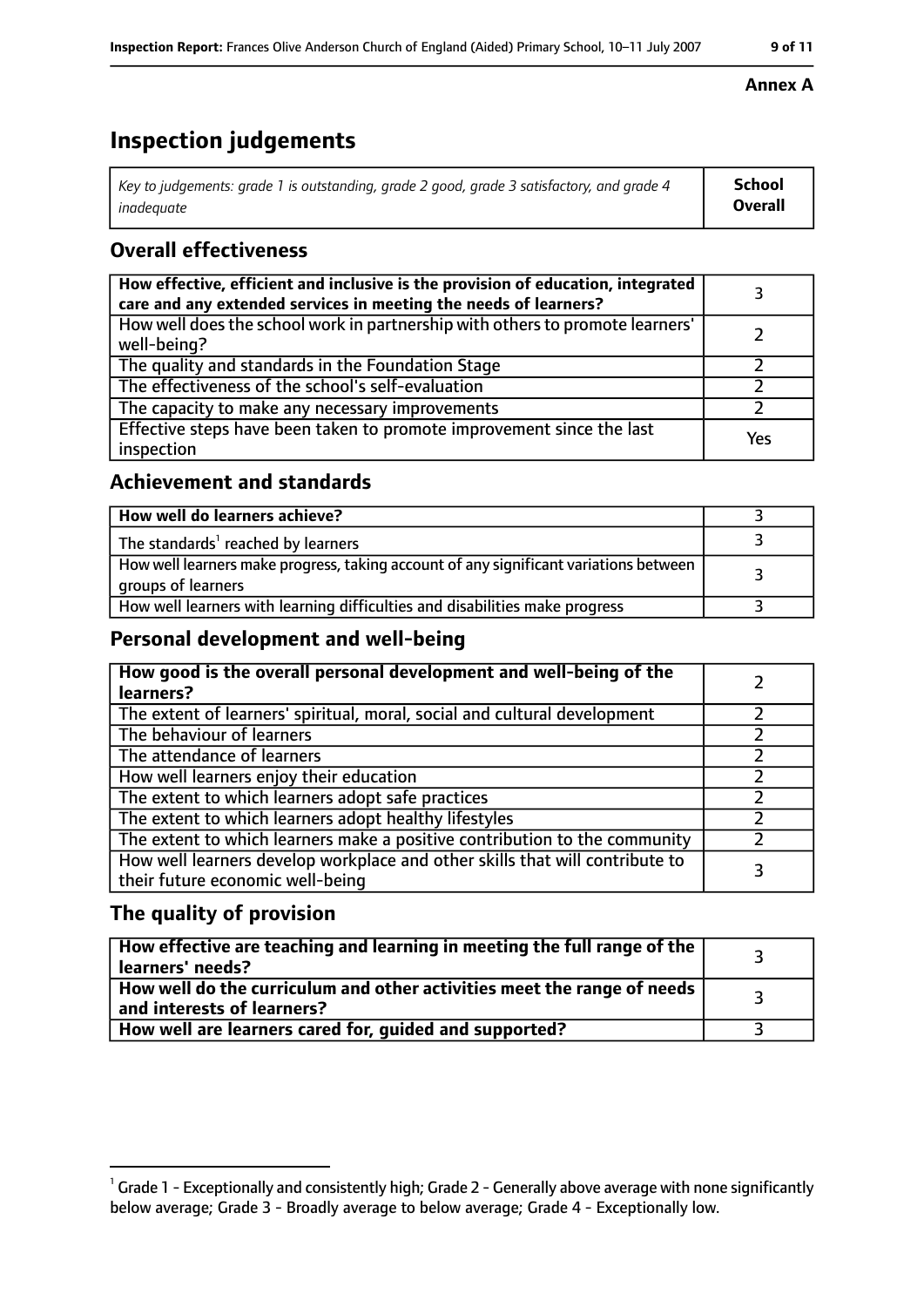#### **Annex A**

# **Leadership and management**

| How effective are leadership and management in raising achievement<br>and supporting all learners?                                              | 3         |
|-------------------------------------------------------------------------------------------------------------------------------------------------|-----------|
| How effectively leaders and managers at all levels set clear direction leading<br>to improvement and promote high quality of care and education |           |
| How effectively performance is monitored, evaluated and improved to meet<br>challenging targets                                                 |           |
| How well equality of opportunity is promoted and discrimination tackled so<br>that all learners achieve as well as they can                     | 3         |
| How effectively and efficiently resources, including staff, are deployed to<br>achieve value for money                                          | 3         |
| The extent to which governors and other supervisory boards discharge their<br>responsibilities                                                  |           |
| Do procedures for safequarding learners meet current government<br>requirements?                                                                | Yes       |
| Does this school require special measures?                                                                                                      | <b>No</b> |
| Does this school require a notice to improve?                                                                                                   | No        |